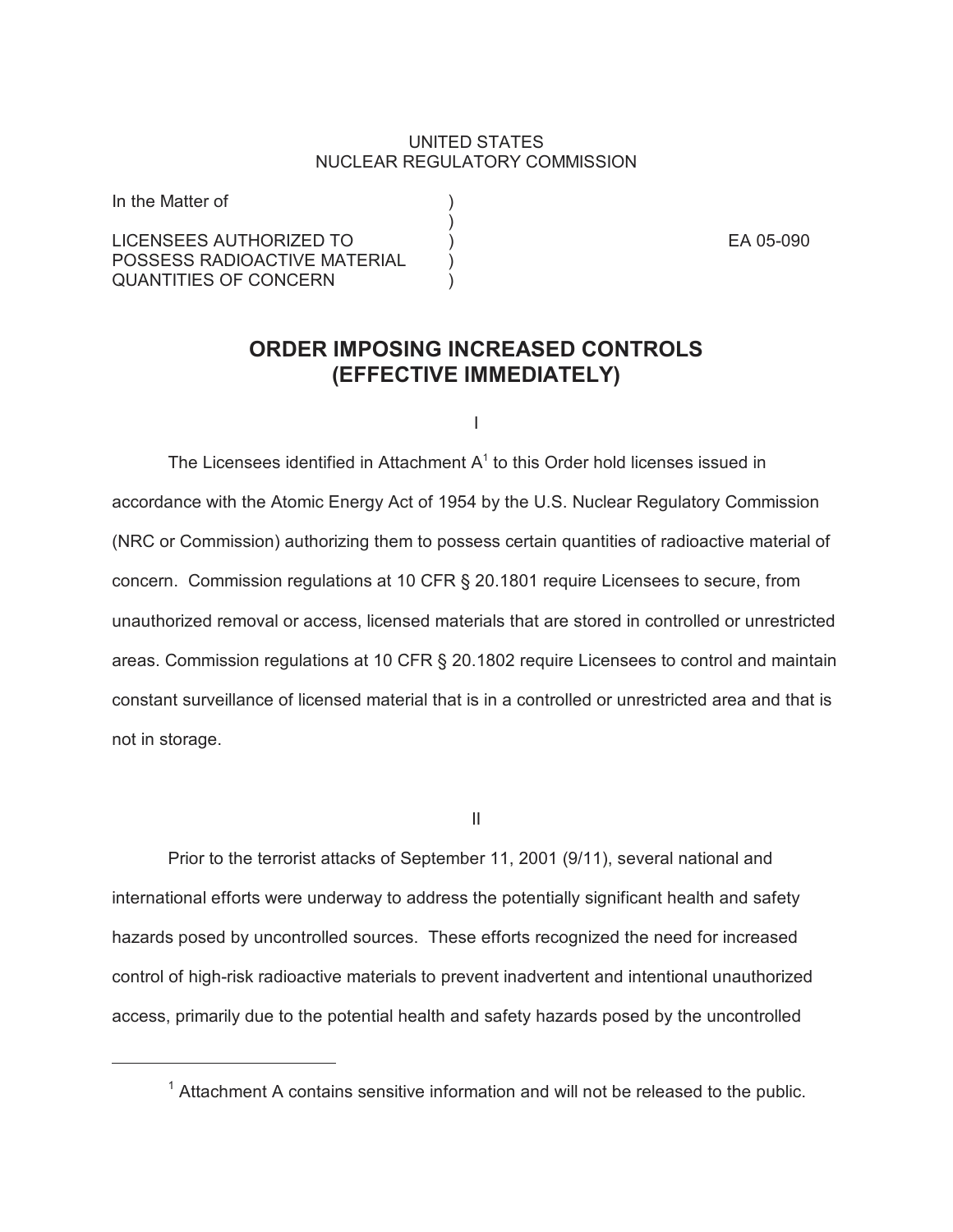material. Following 9/11, it was recognized that these efforts should also include a heightened awareness and focus on the need to prevent intentional unauthorized access due to potential malicious acts. These efforts, such as the International Atomic Energy Agency (IAEA) Code of Conduct on the Safety and Security of Radioactive Sources (Code of Conduct) concerning Category 1 and 2 sources, seek to increase the control over sources to prevent unintended radiation exposure and to prevent malicious acts.

 A licensee's loss of control of high-risk radioactive sources, whether it be inadvertent or through a deliberate act, has a potential to result in significant adverse health impacts and could reasonably constitute a threat to the public health and safety. In this regard, the Commission has determined that certain additional controls are required to be implemented by Licensees to supplement existing regulatory requirements in 10 CFR § 20.1801 and 10 CFR § 20.1802, in order to ensure adequate protection of, and minimize danger to, the public health and safety. Therefore, the Commission is imposing the requirements set forth in Attachment B on radioactive materials licensees who possess, or have near term plans to possess, radionuclides of concern at or above threshold limits, identified in Table 1. These requirements, which supplement existing regulatory requirements, will provide the Commission with reasonable assurance that the public health and safety continues to be adequately protected. These requirements will remain in effect until the Commission modifies its regulations to reflect increased controls.

To effect nationwide implementation, these measures have been determined by the Commission to be an immediate mandatory Category "B" matter of compatibility for Agreement States. In parallel with the Commission's issuance of this Order, each Agreement State is required to issue legally binding requirements to put essentially identical measures in place for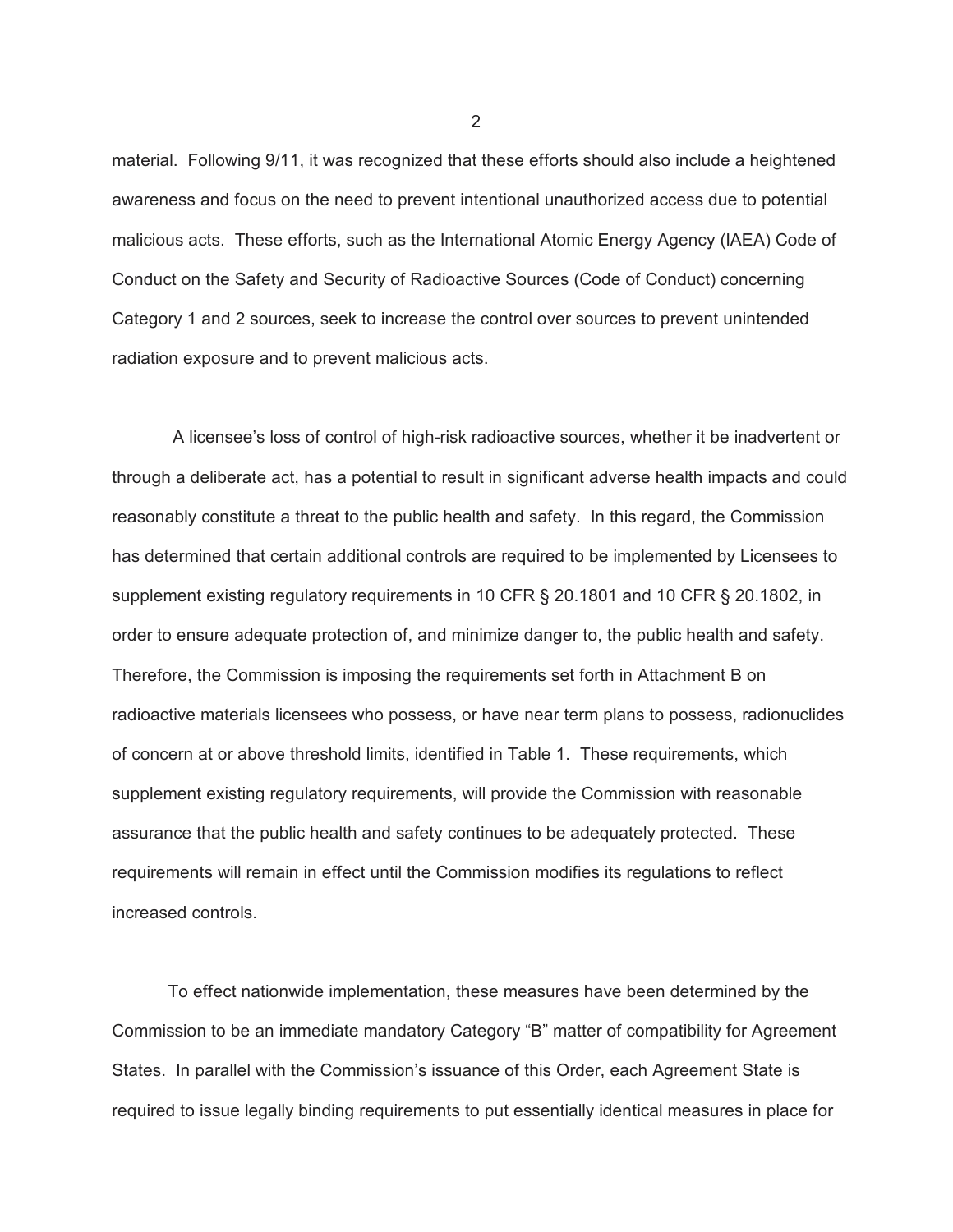licensees under their regulatory jurisdiction.

The Commission recognizes that Licensees may have already initiated many controls set forth in Attachment B to this Order in response to previously issued advisories or on their own. It is also recognized that some controls may not be possible or necessary at some sites, or may need to be tailored to accommodate the Licensees' specific circumstances to achieve the intended objectives and avoid any unforeseen adverse effect on the safe use and storage of the sealed sources.

3

Although the additional controls implemented by the Licensees in response to the Safeguards and Threat Advisories have been adequate to provide reasonable assurance of adequate protection of public health and safety, the Commission concludes that additional controls must be imposed by an Order, consistent with the established regulatory framework.

To provide assurance that the Licensees are implementing prudent measures to achieve a consistent level of control, all Licensees who hold licenses issued by the NRC authorizing possession of radioactive material quantities of concern and as listed in Table 1, "Radionuclides of Concern," (Attachment B, Table 1), shall implement the requirements identified in Attachment B to this Order. In addition, pursuant to 10 CFR § 2.202, because of the potentially significant adverse health impacts associated with failure to control high risk radioactive sources, I find that the public health, safety, and interest require that this Order be effective immediately.

Accordingly, pursuant to Sections 81, 161b, 161i, 161o, 182 and 186 of the Atomic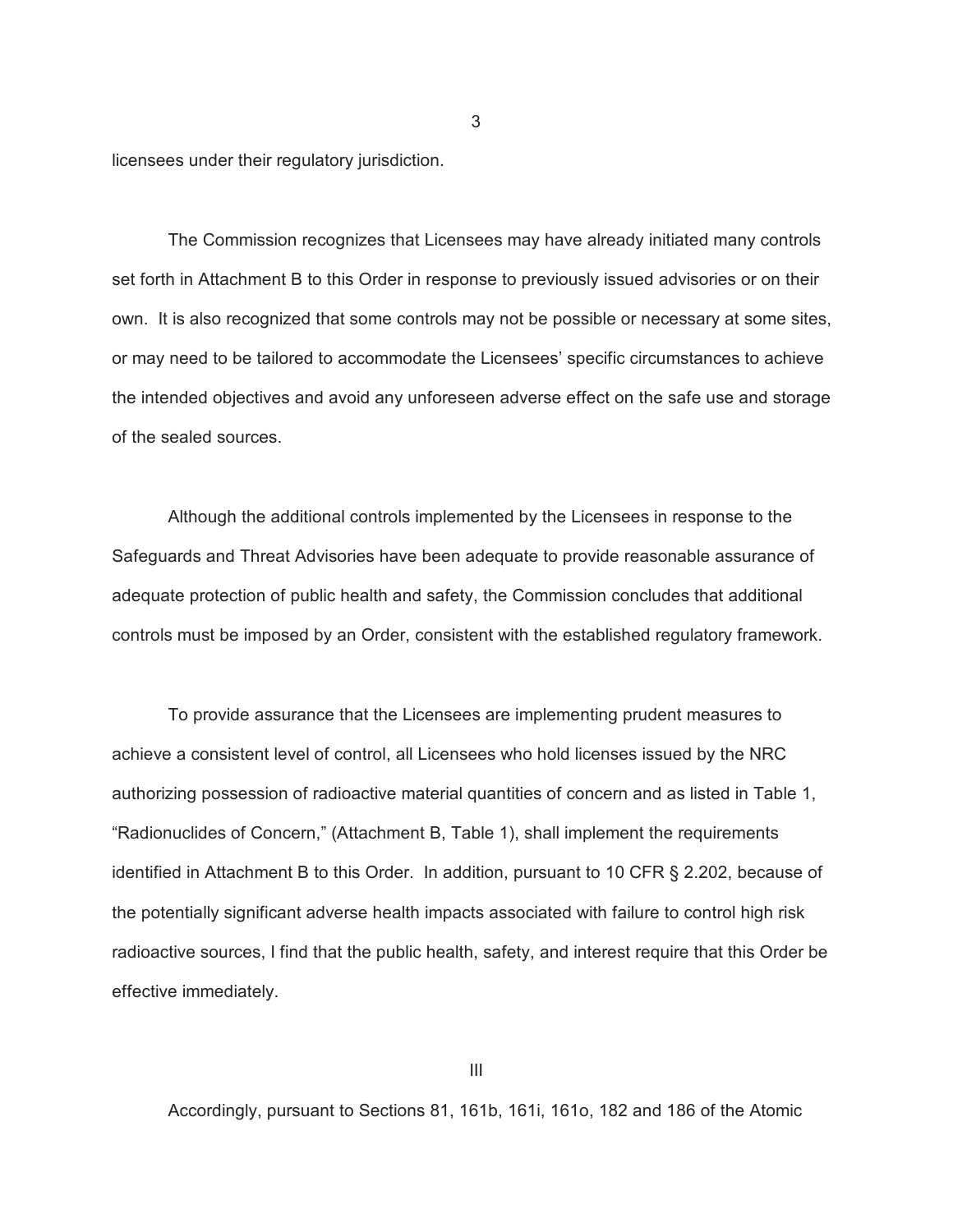Energy Act of 1954, as amended, and the Commission's regulations in 10 CFR § 2.202, 10 CFR Part 30, and 10 CFR Part 33, IT IS HEREBY ORDERED, **EFFECTIVE IMMEDIATELY**, THAT ALL LICENSEES IDENTIFIED IN ATTACHMENT A TO THIS ORDER SHALL COMPLY WITH THE REQUIREMENTS OF THIS ORDER AS FOLLOWS:

A. The Licensee shall comply with the requirements described in Attachment B to this Order. The Licensee shall complete implementation by May 13, 2006, or the first day that radionuclides of concern at or above threshold limits, identified in Table 1, are possessed, whichever occurs later.

B. 1. The Licensee shall in writing, within **twenty five (25) days** of the date of this Order, notify the Commission, (1) if it is unable to comply with any of the requirements described in Attachment B, (2) if compliance with any of the requirements is unnecessary in its specific circumstances, or (3) if implementation of any of the requirements would cause the Licensee to be in violation of the provisions of any Commission regulation or its license. The notification shall provide the Licensee's justification for seeking relief from or variation of any specific requirement.

B. 2. If the Licensee considers that implementation of any of the requirements described in Attachment B to this Order would adversely impact safe operation of the facility, the Licensee must notify the Commission, in writing, within **twenty five (25) days** of this Order, of the adverse safety impact, the basis for its determination that the requirement has an adverse safety impact, and either a proposal for achieving the same objectives specified in the Attachment B requirement in question, or a schedule for modifying the facility to address the adverse safety condition. If neither approach is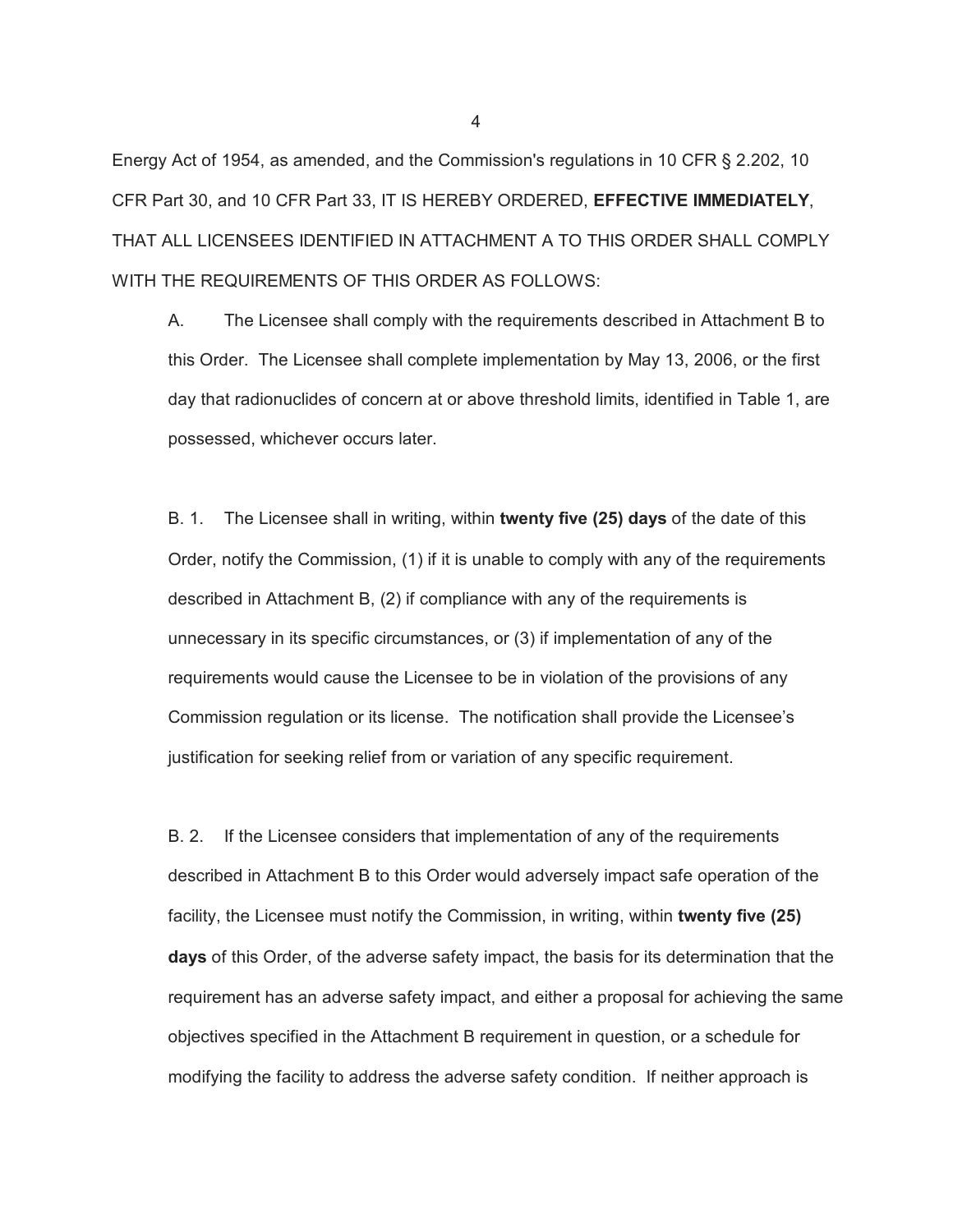appropriate, the Licensee must supplement its response to Condition B.1 of this Order to identify the condition as a requirement with which it cannot comply, with attendant justifications as required in Condition B.1.

C. 1. The Licensee shall, **within twenty five (25) days** of the date of this Order, submit to the Commission a schedule for completion of each requirement described in Attachment B.

C. 2. The Licensee shall report to the Commission when they have achieved full compliance with the requirements described in Attachment B.

D. Notwithstanding any provisions of the Commission's regulations to the contrary, all measures implemented or actions taken in response to this Order shall be maintained until the Commission modifies its regulations to reflect increased controls.

Licensee responses to Conditions B.1, B.2, C.1, and C.2 above shall be submitted to the Director, Office of Nuclear Material Safety and Safeguards, U.S. Nuclear Regulatory Commission, Washington, DC 20555. In addition, Licensee's responses shall be marked as "Withhold From Public disclosure Under 10 CFR 2.390."

The Director, Office of Nuclear Material Safety and Safeguards, may, in writing, relax or rescind any of the above conditions upon demonstration by the Licensee of good cause.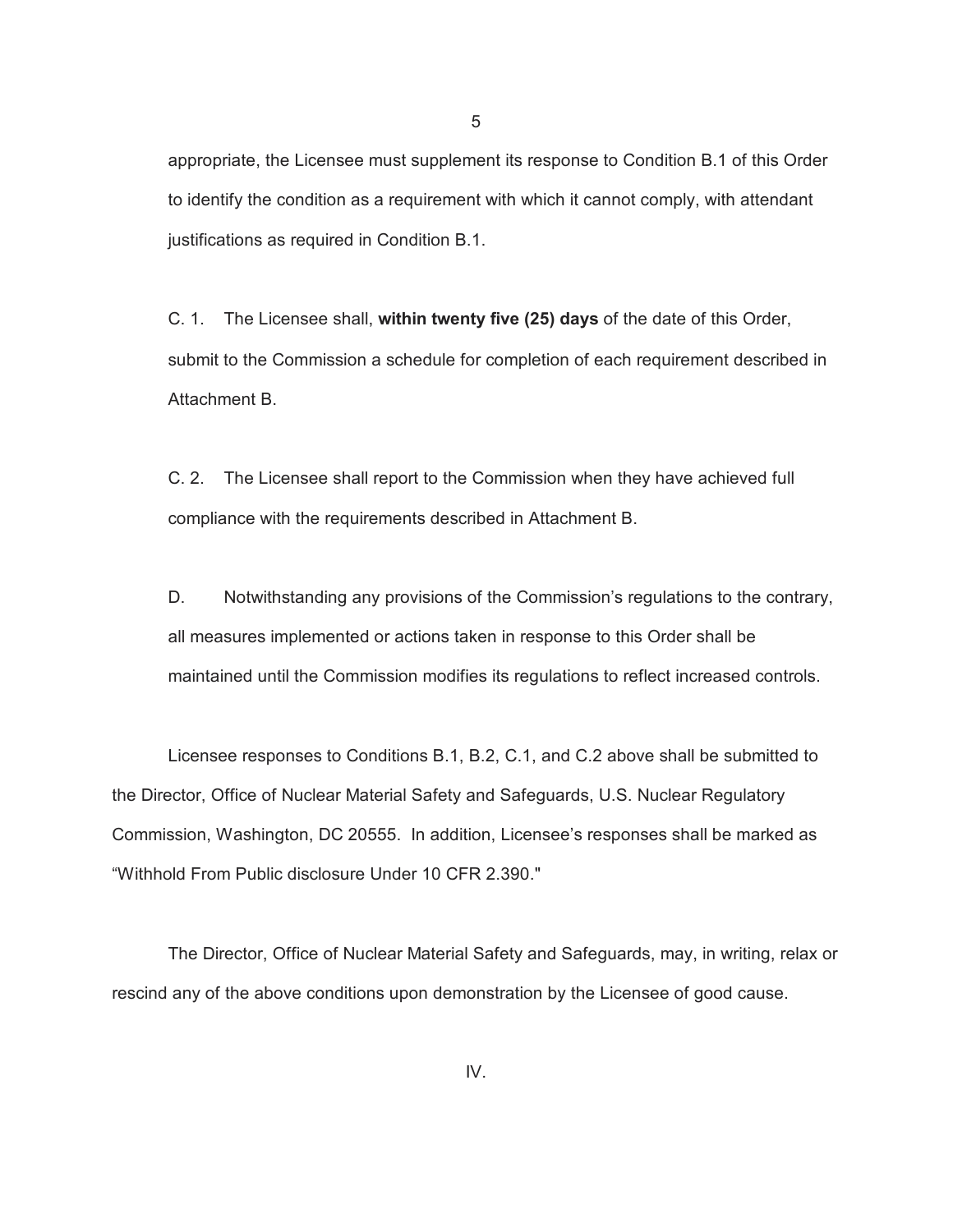In accordance with 10 CFR § 2.202, the Licensee must, and any other person adversely affected by this Order may, submit an answer to this Order, and may request a hearing on this Order, within **twenty five (25) days** of the date of this Order. Where good cause is shown, consideration will be given to extending the time to request a hearing. A request for extension of time in which to submit an answer or request a hearing must be made in writing to the Director, Office of Nuclear Material Safety and Safeguards, U.S. Nuclear Regulatory Commission, Washington, DC 20555, and include a statement of good cause for the extension. The answer may consent to this Order. Unless the answer consents to this Order, the answer shall, in writing and under oath or affirmation, specifically set forth the matters of fact and law on which the Licensee or other person adversely affected relies and the reasons as to why the Order should not have been issued. Any answer or request for a hearing shall be submitted to the Secretary, Office of the Secretary of the Commission, U.S. Nuclear Regulatory Commission, ATTN: Rulemakings and Adjudications Staff, Washington, DC 20555. Copies also shall be sent to the Director, Office of Nuclear Material Safety and Safeguards, U.S. Nuclear Regulatory Commission, Washington, DC 20555, to the Assistant General Counsel for Materials Litigation and Enforcement at the same address, and to the Licensee if the answer or hearing request is by a person other than the Licensee. Because of possible disruptions in delivery of mail to United States Government offices, it is requested that answers and requests for hearing be transmitted to the Secretary of the Commission either by means of facsimile transmission to 301-415-1101 or by e-mail to hearingdocket@nrc.gov and also to the Office of the General Counsel either by means of facsimile transmission to 301-415-3725 or by e-mail to OGCMailCenter@nrc.gov If a person other than the Licensee requests a hearing, that person shall set forth with particularity the manner in which his interest is adversely affected by this Order and shall address the criteria set forth in 10 CFR § 2.309(d) and (f).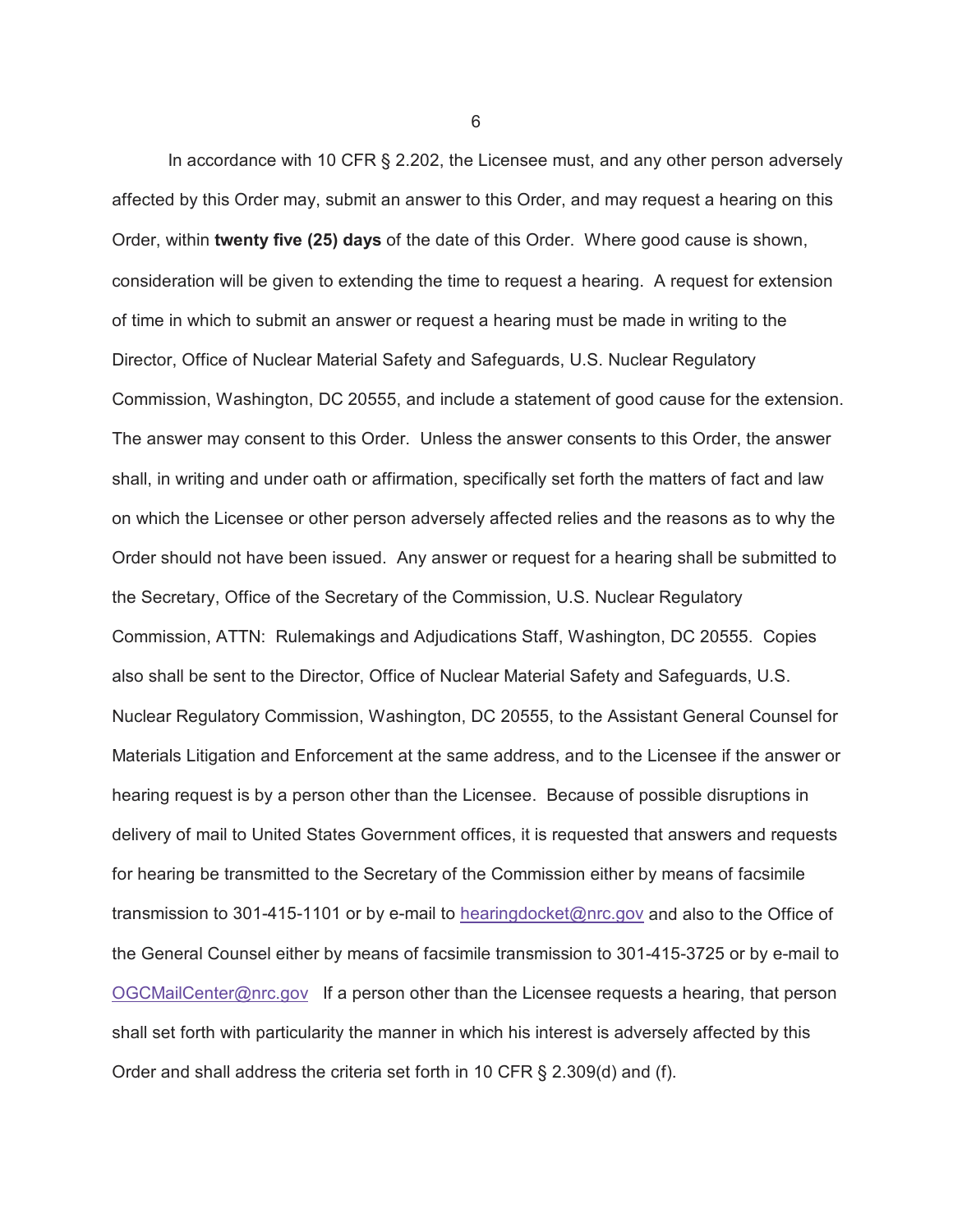If a hearing is requested by the Licensee or a person whose interest is adversely affected, the Commission will issue an Order designating the time and place of any hearing. If a hearing is held, the issue to be considered at such hearing shall be whether this Order should be sustained.

Pursuant to 10 CFR § 2.202(c)(2)(i), the Licensee may, in addition to demanding a hearing, at the time the answer is filed or sooner, move the presiding officer to set aside the immediate effectiveness of the Order on the ground that the Order, including the need for immediate effectiveness, is not based on adequate evidence but on mere suspicion, unfounded allegations, or error.

In the absence of any request for hearing, or written approval of an extension of time in which to request a hearing, the provisions specified in Section III above shall be final **twenty five (25) days** from the date of this Order without further order or proceedings. If an extension of time for requesting a hearing has been approved, the provisions specified in Section III shall be final when the extension expires if a hearing request has not been received. AN ANSWER OR A REQUEST FOR HEARING SHALL NOT STAY THE IMMEDIATE EFFECTIVENESS OF THIS ORDER.

Dated this 14<sup>th</sup> day of November 2005

## FOR THE NUCLEAR REGULATORY COMMISSION

/RA/

Jack R. Strosnider, Director Office of Nuclear Material Safety and Safeguards